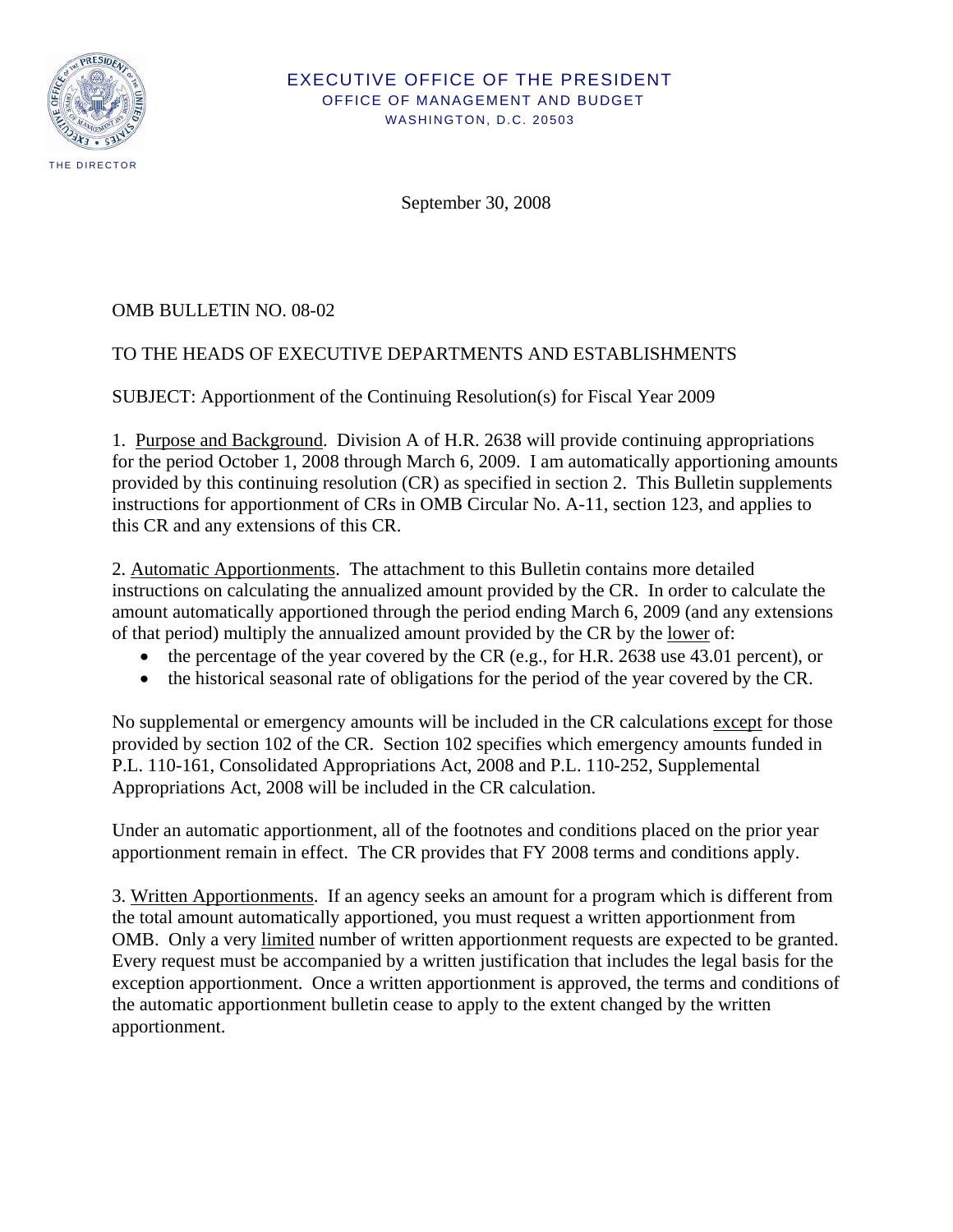4. Spending Plans. For accounts for which OMB required spending plans -- or clearance of spending plans requested by the Congress – in 2008, agencies should work with their RMO to determine which accounts will require updated spending plans under the 2009 CR apportionment. For those accounts, the automatic apportionment will make funds available ten days after submission of those spending plans to OMB.

Jim Nussle

Attachment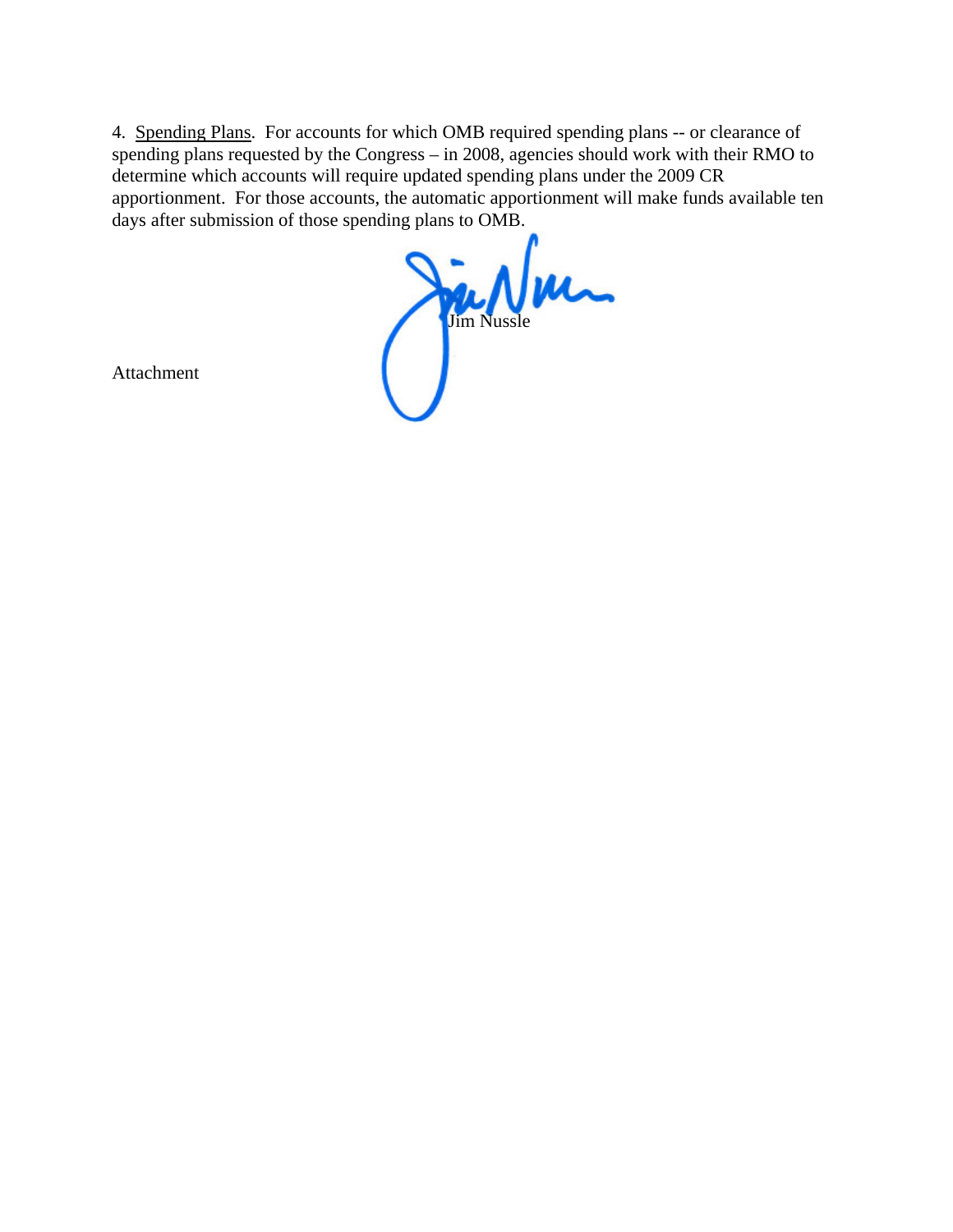#### **Attachment**

# **Calculating the Amount Made Available by the Continuing Resolution (CR) and the Automatic Apportionment**

## 1. **What is the annualized, full-year amount provided by the continuing resolution (CR)?**

The FY 2008 level:

- take the full year amount enacted in the appropriations acts making funds available for FY 2008 (i.e., full-year appropriations net of any reductions, including across-the-board reductions);
- add only the emergency FY 2008 appropriations amounts from P.L. 110-161 and P.L. 110-252 that are specifically provided in section 102 of the CR; and
- add or subtract transfers mandated by law (only "shall transfer", not "may transfer").

## 2. **What is the amount of the automatic apportionment under a CR?**

Calculate the amount automatically apportioned (whole dollars) through the period ending March 6, 2009 (and any extensions of that period) by multiplying the **annualized amount provided by the CR** by the lower of:

- the **percentage of the year** covered by the CR (rounded to the nearest hundredth for H.R. 2638, use 157 days/365 days=43.01 percent); or
- the **historical seasonal rate** of obligations for the period of the year covered by the CR.

### 3. **How should the phrase "project or activity" be applied in determining the CR level?**

In the context of determining the rate for operations under the CR, OMB has interpreted the term "project or activity" to refer to the total appropriation, that is, the budget account level. GAO's view has been consistent with OMB's (see page 8-24 of the [Principles of](http://www.gao.gov/special.pubs/d06382sp.pdf)  [Federal Appropriations Laws, Third Edition, Volume II](http://www.gao.gov/special.pubs/d06382sp.pdf), issued by GAO).

### 4. **How should mandatory appropriations be treated?**

A continuing resolution is an appropriations bill. As such, it normally does not affect mandatory appropriations provided in substantive or authorizing legislation. Therefore, for accounts with a mix of discretionary and mandatory appropriations, the mandatory budget authority component that is enacted in substantive or authorizing legislation should be taken out before calculating the amount provided by the CR. Changes in and limitations on mandatory programs that were enacted in 2008 appropriations Acts are assumed to continue during the duration of the CR under the terms and conditions provided in such Acts.